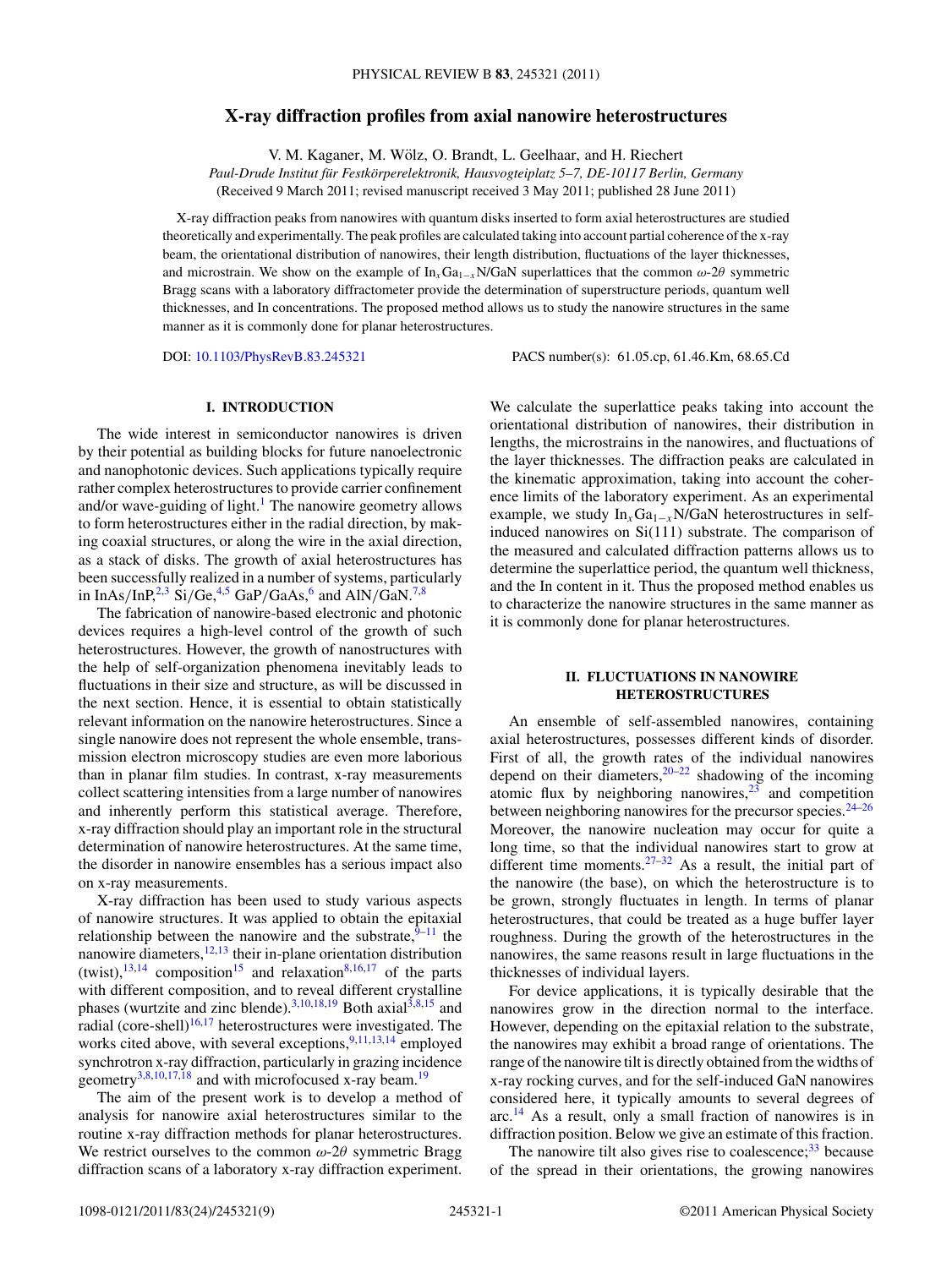<span id="page-1-0"></span>may touch each other and then continue to grow as a single nanowire of a larger diameter with an orientation different from the ones of the initial two nanowires. The coalescence broadens the nanowire diameter distribution. The joints are strain concentrators since the change of orientations of the crystal lattices of the two nanowires requires the introduction of dislocations or disclinations.

It is well established that the crystalline structure in nanowires can differ from the bulk structure of the same material; nanowires often suffer from polytypism between wurtzite and zinc blende structures and twin defects as well as stacking faults are very common.[3,10,18,19,](#page-7-0)[34](#page-8-0) Our experimental example, the  $In_xGa_{1-x}N/GaN$  heterostructure, possesses wurtzite structure both in bulk and in nanowires. However, the calculations that we perform for symmetric Bragg reflections are applicable to any structure since the symmetric Bragg reflections are not sensitive to the difference between the structures. Both wurtzite and zinc blende structures can be treated as a sequence of identical atomic layers in the growth direction, the difference in relative lateral displacements of the layers is not relevant. Our study of symmetric Bragg reflections is insensitive to the nanowire twist, which amounts to several degrees of arc.<sup>[14](#page-7-0)</sup> The lateral order and the distribution of nanowire diameters also do not enter into the analysis.

### **III. EXPERIMENT**

Self-induced GaN nanowires were grown on Si(111) substrates by plasma-assisted molecular beam epitaxy. Samples 1 and 2 were grown as follows. GaN nanowires were nucleated at 770 ◦C with fluxes of 4 nm/min Ga and 20 nm/min N. After one hour of growth, the Ga flux was interrupted and the substrate temperature decreased to 585 ◦C for the growth of the active region. Both samples were grown to contain six pairs of a 4 nm thick  $In_xGa_{1-x}N$  quantum well and a 15 nm thick GaN barrier. The nanowires of sample 1 were nucleated directly on the Si(111) substrate after nitridation for 5 min. In sample 2, an AlN buffer layer was grown before the nanowire nucleation, to provide better alignment of the nanowires.

Figures  $1(a)$  and  $1(b)$  present scanning electron microscopy images of sample 1, and Fig.  $1(c)$  sketches the structure. A broad distribution of the nanowire lengths is evident from Fig.  $1(a)$ . The thicknesses of individual layers in the heterostructure also strongly vary, as it follows from the analysis below. The range of nanowire orientations has been measured by x-ray diffraction as the full width at half maximum (FWHM) of the GaN(0002) rocking curve and amounts to  $3°$ for sample 1 and  $0.84°$  for sample 2. Figure  $1(c)$  schematically shows the nanowire arrangement and also their coalescence. The coalesced nanowires can be easily recognized in Fig. 1(b) by their larger diameters and their irregular cross sections.

X-ray measurements were done using a Panalytical X'Pert system with Ge(220) hybrid monochromator and Ge(220) analyzer crystal and with  $CuKa<sub>1</sub>$  radiation. Symmetric Bragg *ω*-2*θ* scans at the GaN(0002) reflection for the samples 1 and 2 are shown in Fig. [2](#page-2-0) by thick gray lines. The thin black lines are the fits to the model developed below. The bottom line in Fig. [2](#page-2-0) shows, for comparison, the calculated diffraction pattern for a uniform planar film with nominally the same heterostructure as in sample 2. The difference between the diffraction profiles from the nanowires and from a film is a result of the disorder in nanowires. The aim of the next sections is to take into consideration different types of disorder and finally obtain the calculated diffraction profiles for nanowires presented in Fig. [2.](#page-2-0)

# **IV. COHERENCE**

The total x-ray intensity scattered by an ensemble of nanowires depends on the coherence of the x-ray beam. If different nanowires are illuminated incoherently, a sum of intensities from individual nanowires should be calculated. However, if they are illuminated coherently, a sum of amplitudes needs to be taken. Let us therefore estimate the coherence volume and then the number of nanowires illuminated coherently. The coherence volume in real space is inverse to the volume in reciprocal space representing the instrumental resolution. It is limited by the angular spread of the wave vectors, given by the angular acceptance of the monochromator and the analyzer, and the range of the wave vectors, determined by the wavelength range passed by the monochromator.

The transverse coherence length  $l_t = \lambda/\Delta\theta$  is determined by the x-ray beam divergence  $\Delta\theta$ , where  $\lambda$  is the wavelength. In a laboratory x-ray diffraction setup, the transverse coherence lengths are strongly different in the scattering plane and in the direction normal to it. In the scattering plane, the x-ray beam is conditioned by the dynamical scattering from the monochromator and the analyzer crystals. The coherence length in the scattering plane  $l_{t1} = \lambda/\Delta\theta_1$  is determined by the convolution of the Darwin widths of the monochromator and



FIG. 1. Scanning electron microscopy (a) side and (b) top views of sample 1 and (c) schematics of the nanowire structure and arrangement.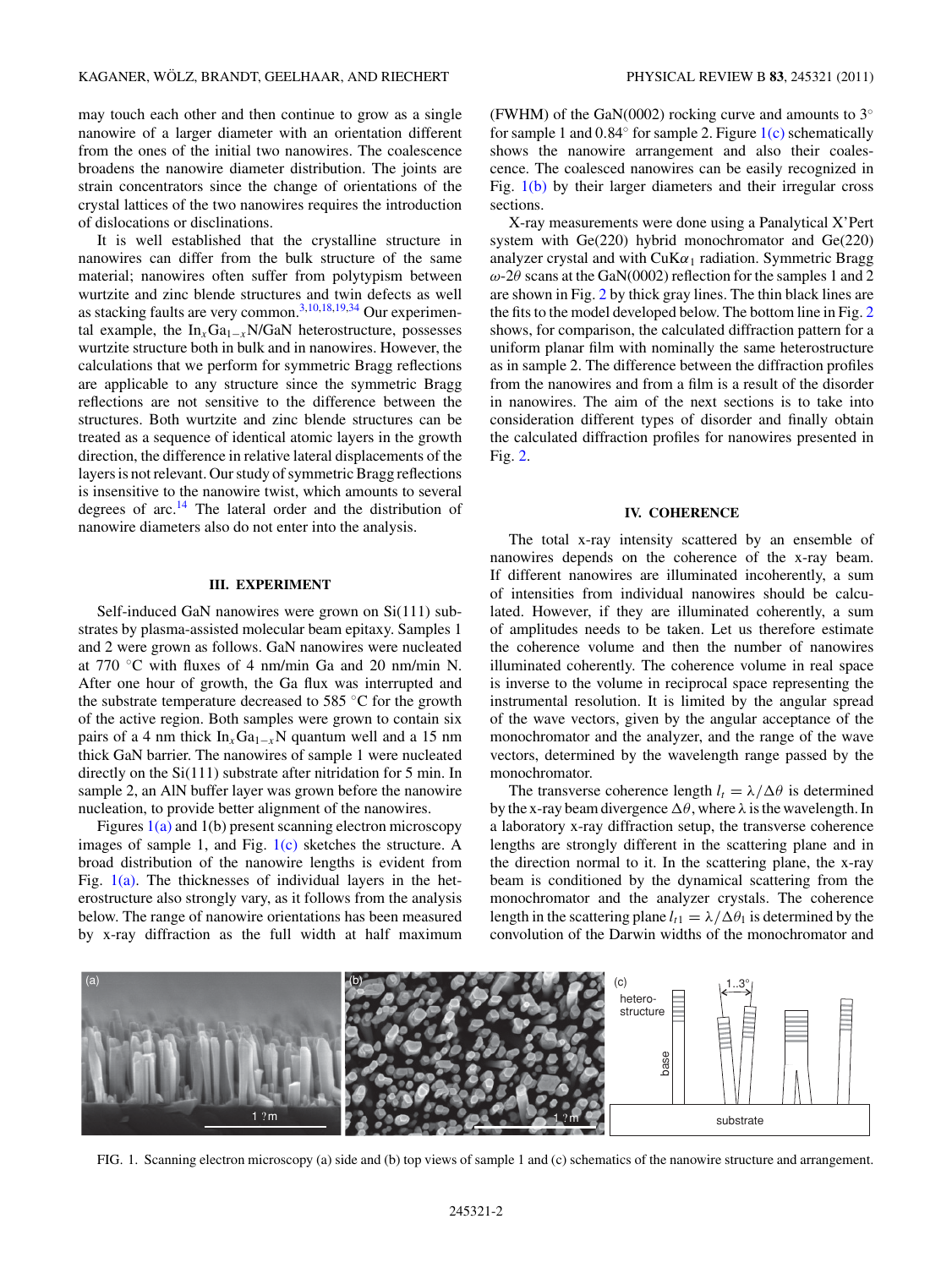<span id="page-2-0"></span>

FIG. 2. X-ray diffraction profiles of samples 1 and 2: the experimental profiles (thick gray lines), the calculated profiles (thin black lines), and a calculated profile for an ideal planar heterostructure without fluctuations of the layer thicknesses (bottom line). The curves are shifted vertically for clarity.

the analyzer.<sup>[35](#page-8-0)</sup> The measurement of the  $Si(111)$  reflection from a perfect crystal on our diffractometer gives  $\Delta\theta_1 = 25''$ , which results in  $l_{t1} = 1.3 \mu$ m. In the direction normal to the scattering plane, the x-ray beam is not collimated and its divergence is much larger,  $\Delta \theta_2 = 2^\circ$ . The corresponding coherence length is very small,  $l_{c2} = 4.4$  nm.

The longitudinal (temporal) coherence length  $l_l = \lambda^2/\Delta\lambda$ is given by the spectral width  $\Delta\lambda/\lambda$  of the radiation passing the monochromator. By measuring *ω*-2*θ* scans from a series of *hhh* reflections from a perfect Si(111) crystal, we have found the wavelength range  $\Delta\lambda/\lambda \approx 2.4 \times 10^{-4}$ , which gives  $l_l =$  $0.64 \mu$ m. The longitudinal and tranverse coherence lengths are comparable just because the diffractometer is designed to provide close resolutions in different directions in the scattering plane.

Thus we consider for further estimates the coherence volume in the laboratory experiment as a disk lying in the scattering plane of a diameter approximately 1  $\mu$ m and a thickness in the direction normal to the scattering plane of just a few nanometers. The scale bar in Fig.  $1(b)$  can itself be considered as a sample of coherently illuminated area. Taking the mean distance between nanowires of 100 nm, we conclude that up to 10 nanowires are illuminated coherently.

It is worth to mention that Fig.  $1(b)$  represents the case of fairly large nanowire density and just one nanowire can be illuminated coherently for other material systems. In a synchrotron x-ray diffraction experiment, the coherence is provided by the angular width of the x-ray source, located at a large distance from the experiment, and amounts to several microns in any direction on the sample surface. All nanowires contained in the sample area of several  $\mu$ m<sup>2</sup>, which are several hundreds of nanowires, will be illuminated coherently. In a synchrotron x-ray scattering study of SiGe Stranski-Krastanov islands, $36$  an interference has been observed between the waves scattered by different islands within this area.

Let us estimate the fraction of nanowires contributing to the diffraction signal. To do that, we consider a nanowire as a cylinder, inclined by an angle *φ* to the surface normal, with the cylinder length large compared to the diameter. We calculate the scattered intensity that depends on  $\phi$  and estimate the range of *φ* that contribute to diffraction. In the *ω*-2*θ* scan of a symmetric Bragg reflection, the x-ray momentum transfer *Q* is along the substrate surface normal. For a nanowire inclined by an angle  $\phi$  to this direction, the components of the momentum transfer along and perpendicular to the nanowire are  $Q_{\parallel} =$  $Q \cos \phi$  and  $Q_{\perp} = Q \sin \phi$ , respectively.

We perform here the calculation of the nanowire structure factor in some detail, instead of writing down the well-known result, see Eq. [\(5\)](#page-3-0), since we make use of the intermediate steps in the next sections. The x-ray scattering amplitude  $A(Q)$  can be written as a sum over unit cells of the nanowire,

$$
A(Q) = f \sum_{m,n,k} \exp[i(\mathbf{Q}_{\perp} \cdot \boldsymbol{\rho}_{mn} + Q_{\parallel}kd)], \qquad (1)
$$

where *f* is the structure amplitude of the unit cell and  $\rho_{mn} = (ma, na)$  is a two-dimensional vector in the lateral plane of the nanowire, *a* is the lattice spacing in this plane. The lattice spacing along the nanowire *d* corresponds to the actual reflection *Q*, so that the difference  $q = Q_{\parallel} - 2\pi/d$  is small. Since *Q*<sup>⊥</sup> is small because of a small range of nanowire orientations, the sum  $(1)$  can be written as a product of integrals over the nanowire volume,

$$
A(Q) = f \int_0^t \exp(i\,qz) \, dz \int_{|\rho| < D/2} \exp\left[i\left(\mathbf{Q}_\perp \cdot \boldsymbol{\rho}\right)\right] \, d\boldsymbol{\rho}, \tag{2}
$$

where  $t$  is the nanowire length and  $D$  is its diameter. Calculating the integrals, we represent the scattering amplitude as a product of the longitudinal

$$
A_{\parallel}(q) = f \frac{\exp(iqt) - 1}{iq} \tag{3}
$$

and the transverse

$$
A_{\perp}(q_{\perp}) = J_1(Q_{\perp}D/2)/Q_{\perp} \tag{4}
$$

components, where  $J_1(x)$  is the first order Bessel function. The unit cell structure amplitude *f* is arbitrarily ascribed to the longitudinal component to be consistent with the calculations for multilayer structures in Sec. [VI](#page-5-0) where the layers in heterostructure have different structure amplitudes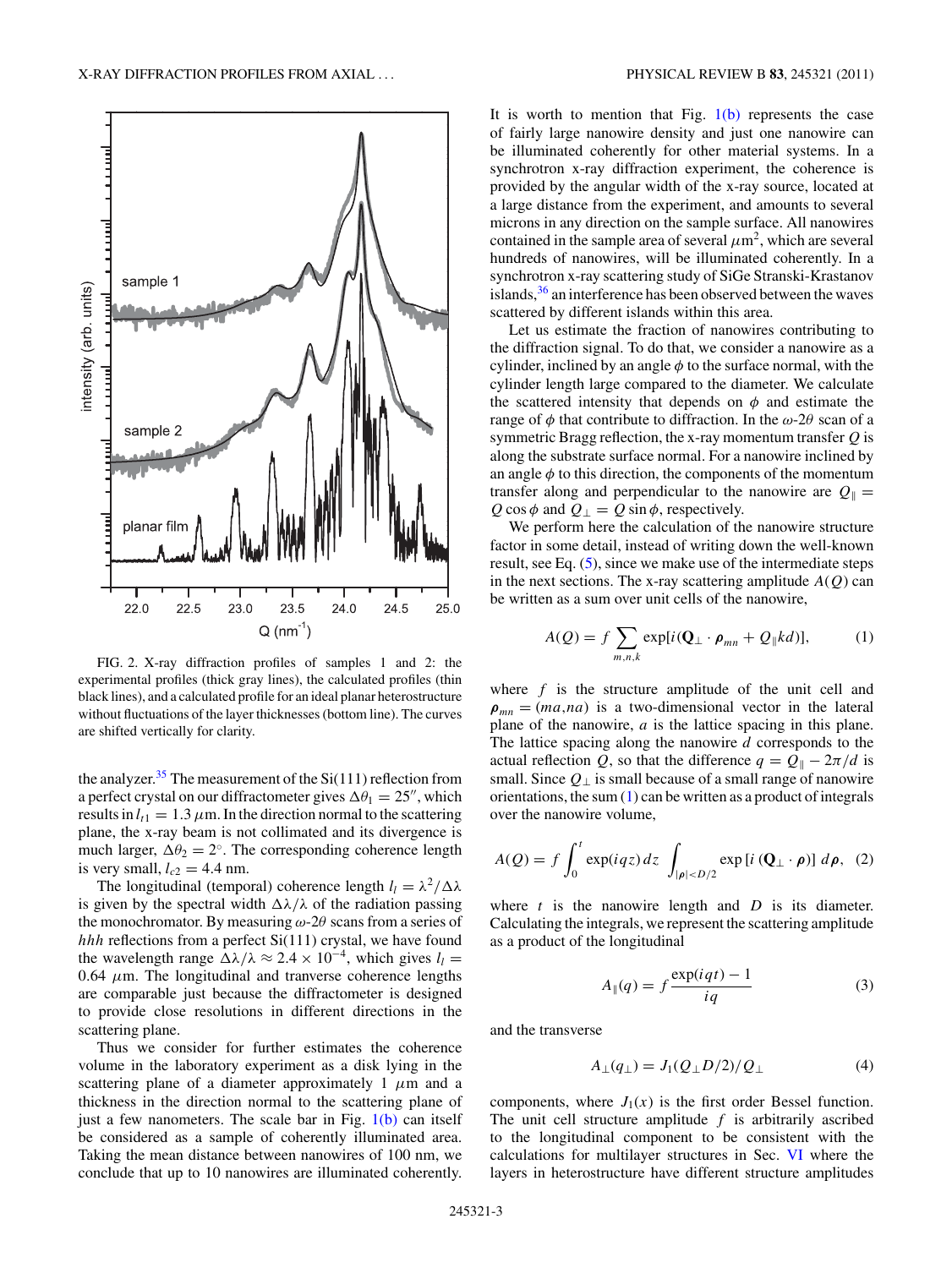<span id="page-3-0"></span>*f<sub>n</sub>*. The structure factor  $S(Q) = |A(Q)|^2$  is also a product of the longitudinal and the transverse factors:

$$
S_{\parallel}(q) = |f|^2 \left[ \frac{\sin(qt/2)}{q} \right]^2 \text{ and } S_{\perp}(Q_{\perp}) = \left[ \frac{J_1(Q_{\perp}D/2)}{Q_{\perp}} \right]^2.
$$
\n<sup>(5)</sup>

The function  $[J_1(x)/x]^2$  has a maximum at  $x = 0$  and decreases by a factor of two at  $x \approx 1.62$ . To estimate the range of transverse momenta that contribute to the structure factor, we take  $\pi/2$  instead of this latter value and obtain  $Q_{\perp}D \leq \pi$ . Since the angle  $\phi$  is small, this condition can be rewritten as  $|\phi| \le \pi/(QD)$ . Substituting  $Q \approx 2\pi/d$ , we find that the range of the nanowire orientations contributing to diffraction is limited by  $|\phi| \leqslant \phi_0 = d/2D$ . Taking the lattice spacing  $d \simeq$ 0*.*26 nm for the GaN(0002) reflection and a typical nanowire diameter  $D \simeq 70$  nm, we find  $\phi_0 = 0.1^\circ$ . The range of the nanowire orientations contributing to diffraction  $2\phi_0 = 0.2^\circ$ is to be compared with the total angular range of nanowire orientations  $\Omega$  given by the width of the x-ray rocking curve. Since the solid angles are compared, the fraction of nanowires contributing to diffraction is  $(2\phi_0/\Omega)^2$ . For sample 1 with  $\Omega = 3^\circ$ , we find that one nanowire out of 200 contributes to the diffraction signal. Hence, only one nanowire per coherence volume may happen to be in diffraction conditions. For sample 2 with  $\Omega = 0.8^\circ$ , one nanowire out of 16 contributes to diffraction. As a result, a coherence volume contains one nanowire in diffraction conditions. Thus, the x-ray scattering intensity from our samples can be calculated as a sum of the scattering intensities from single nanowires. Better alignment of nanowires due to improvements in growth and better coherence of the x-ray beam in synchrotron experiments will provide more nanowires in the coherence volume. Below in Sec. [VIII,](#page-6-0) we analyze the interference between waves scattered by several coherently illuminated nanowires and show that it results in an extinction of the diffraction signal.

The longitudinal momentum transfer  $Q_{\parallel}$  for different nanowire orientations varies as  $Q_{\parallel} = Q \cos \phi \simeq Q(1 \phi^2/2$ ). The actual range of orientations,  $|\phi| \le \phi_0$ , gives rise to the variation of the product  $Q_{\parallel}t/2$  by less than  $dt/D^2$ . With the lattice spacing *d*, the diameter *D* given above, and a nanowire length  $t = 300$  nm the variation of  $Q_{\parallel}t/2$  is less than 0.02. Hence, in the calculations below, we can neglect the difference between  $Q$  and  $Q_{\parallel}$  in the definition of the reduced momentum transfer,  $q = Q - 2\pi/d$ .

### **V. MICROSTRAIN IN NANOWIRES**

The peaks from the GaN base of the nanowires (the main peaks in Fig. [2\)](#page-2-0) occur notably broader than the ones calculated by Eq.  $(5)$ . Figure  $3(a)$  compares the measured GaN base peaks from sample 2 with the calculation based on Eq. (5) with large fluctuations in the base length and the experimental resolution taken into account. To reveal the source of the peak broadening, we have measured three subsequent symmetric Bragg reflections. The peak width increases proportionally to the reflection order. This is illustrated by Fig.  $3(b)$  where the momentum transfer  $q$  is scaled by the reflection order: for a reflection 000*n* with  $n = 2, 4, 6$ , the abscissa is  $q/n$ . The peaks coincide after such a scaling. This is a clear indication of strain



FIG. 3. (Color online) (a) Diffraction peaks of the three subsequent symmetric Bragg reflections from the GaN base layer of sample 2 and (b) the same peaks scaled by the reflection order.

fluctuations in nanowires as a source of the peak broadening, as it is discussed in detail below.

The diffraction peak broadening due to nonuniform fluctuating strain (microstrains) is well established in powder diffraction. $37,38$  It is commonly assumed that the microstrains are caused by crystal lattice defects uniformly distributed in the powder grains and, hence, the mean-squared strains do not depend on the spatial position. The result is a Gaussian peak shape. However, the peaks in Fig. 3 are not Gaussian. Single nanowires are free from bulk defects but the nanowire coalescence gives rise to defects at the coalescence places.[33](#page-8-0) The microstrain in a nanowire can also be caused by defects at the nanowire-substrate interface or in the parts of nanowires close to the interface. $32$  In any case, the mean-squared microstrains are nonuniform. The aim of the present section is to extend the diffraction peak broadening due to microstrains $37,38$  to the case of nonuniform microstrains and estimate the microstrain distribution based on the diffraction peaks in Fig. 3.

The crystal lattice defects may cause displacements of the atomic planes in the whole nanowire. These displacements can be taken into account by adding a random displacement  $u_k$  to the position of the *k*th atomic plane in Eq. [\(1\)](#page-2-0). Each term in the sum [\(1\)](#page-2-0) acquires an additional factor  $\exp(iQu_k)$ . Hereafter we replace  $Q_{\parallel}$  by  $Q$ , since the estimates in Sec. [IV](#page-1-0) have shown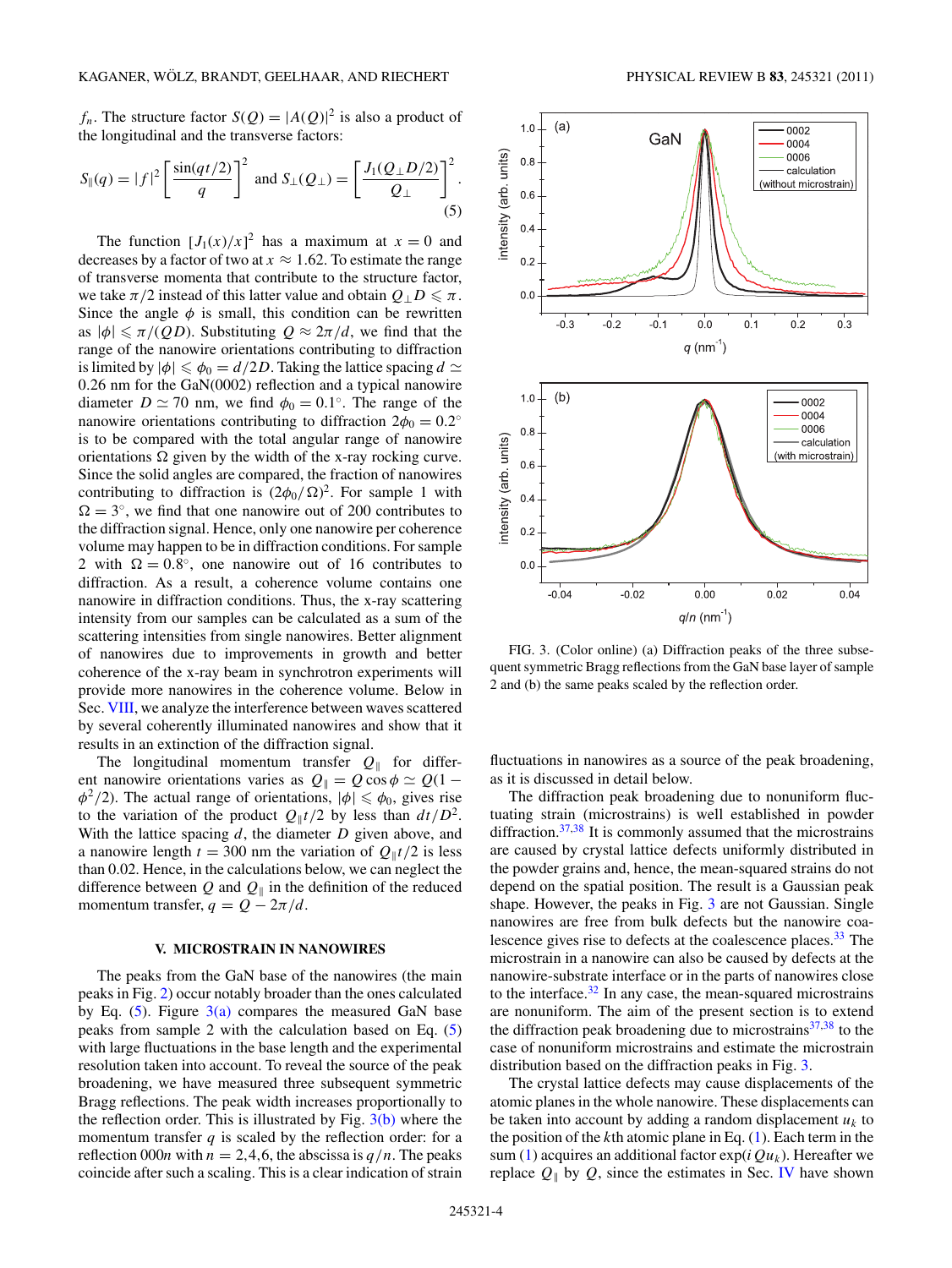<span id="page-4-0"></span>that the difference can be neglected. Proceeding from the sum  $(1)$  to the integral  $(2)$ , we have now

$$
A_{\parallel}(Q) = f \int_0^t \exp[iqz + iQu(z)] dz, \qquad (6)
$$

where  $u(z)$  is the random displacement. It is worth to point out again that, to proceed to the continuous representation, Eq. (6), one has to introduce the small deviation  $q = Q 2\pi/d$  of the momentum transfer from the reciprocal lattice point. However, the displacement  $u(z)$  remains to be multiplied with the momentum transfer *Q* (which can be replaced by  $2\pi/d$  here).

The structure factor  $S_{\parallel}(Q)$  is obtained by averaging  $|A_{\parallel}(Q)|^2$  over the distribution of random displacements,

$$
S_{\parallel}(Q) = |f|^{2} \iint_{0}^{t} \exp[iq(z_{1}-z_{2})] G(z_{1}, z_{2}) dz_{1} dz_{2}, \quad (7)
$$

where the correlation function is

$$
G(z_1, z_2) = \langle \exp\{i \, Q \, [u(z_1) - u(z_2)]\} \rangle \,. \tag{8}
$$

In the common approach,  $37,38$  the displacements  $u(z)$  are considered as Gaussian random variables and the term in the angular brackets in Eq. (8) becomes

$$
G(z_1, z_2) = \exp \left\{-\frac{1}{2}Q^2 \left\langle \left[u(z_1) - u(z_2)\right]^2 \right\rangle\right\}.
$$
 (9)

For closely spaced points  $z_1$  and  $z_2$ , one expands

$$
u(z_1) - u(z_2) \approx \epsilon(z_1 - z_2), \qquad (10)
$$

where  $\epsilon$  is the random strain, and arrives at

$$
G(z_1, z_2) = \exp\left\{-\frac{1}{2}Q^2\langle \epsilon^2 \rangle (z_1 - z_2)^2\right\}.
$$
 (11)

Equation (11) shows that the contribution to the correlation function from large separations  $z_1 - z_2$  is exponentially small, and the expansion (10) has to be performed in the actual range  $|z_1 - z_2| \leq (Q^2 \langle \epsilon^2 \rangle)^{-1/2}$ , which decreases with the increasing microstrain. It remains to integrate in Eq. (7) the Gaussian function (11) of the argument  $\zeta = z_1 - z_2$  and arrive at the Gaussian diffraction peak shape  $\propto \exp[-q^2/(2\langle\epsilon^2\rangle Q^2)]$ . Note that the peak width is proportional to the reflection order,  $\Delta q \propto Q$ , which is the fingerprint of the microstrain related peak broadening and justifies the choice of coordinates in Fig. [3\(b\).](#page-3-0)

The extensions $39,40$  of this classical analysis consider the mean-squared strain not as a constant but a function of the separation  $z_1 - z_2$ . Particularly, an assumption  $\langle \epsilon^2 \rangle \propto 1/(z_1 - z_2)$ gives rise to a Lorentzian peak shape but the order of reflection dependence becomes  $\Delta q \propto Q^2$ . To our knowledge, the spatial nonuniformity of the mean-squared strain was not considered. For nanowires, it is natural to assume that the mean-squared strains depend not on a small separation  $\zeta = z_1 - z_2$  between the points where the correlation function  $G(z_1, z_2)$  is calculated but on the absolute position  $z = (z_1 + z_2)/2$  of these points. We therefore consider nonuniform mean-squared strains and denote

$$
\varepsilon(z) = \langle \epsilon^2 \rangle^{1/2}.
$$
 (12)

Substituting Eq.  $(11)$  into Eq.  $(7)$ , one can perform one integration analytically and arrive at

$$
S_{\parallel}(Q) = \int_0^t \frac{dz}{\varepsilon(z)} \exp\left\{-\frac{1}{2} \left[\frac{q}{\varepsilon(z)Q}\right]^2\right\}.
$$
 (13)

The diffraction peak profile described by Eq. (13) preserves the linear scaling of the peak width with the reflection order,  $\Delta q \propto Q$ , for any function  $\varepsilon(z)$ .

Equation (13) contains a sum of intensities from sublayers with different rms microstrains  $\varepsilon(z)$  and does not depend on positions and sequence of these sublayers. Having a function  $\varepsilon(z)$  that describes an experimental diffraction profile, one cannot conclude which part of the nanowire is more strained on average, the top or the bottom. The function  $\varepsilon(z)$  only represents the relative fractions of the nanowire parts with small and large microstrain.

The GaN base peak in Fig. [3](#page-3-0) can be studied in a rather limited range of wave vectors, because of the heterostructure on top of it (cf. Fig. [2\)](#page-2-0). We find that it can be adequately described by assuming that the mean-squared strains decay as  $z^{-1}$  with the distance,  $\varepsilon(z) = \varepsilon_0 t/z$ . The constant  $\varepsilon_0$  describes the minimum strain fluctuations in the nanowire. An advantage of this functional form is the possibility to take the integral  $(13)$ analytically:

$$
S_{\parallel}(Q) = \frac{|f|^2}{q^2} \left[ 1 - \exp\left( -\frac{q^2}{2\varepsilon_0^2 Q^2} \right) \right].
$$
 (14)

The thick gray line in Fig.  $3(b)$  shows the peak profile calculated by Eq. (14). This calculation provides the minimum microstrain of  $\varepsilon_0 = 4 \times 10^{-4}$ . A Williamson-Hall analysis of the peak widths in successive orders would give a close value for the rms strain since the half-width of the peak is determined by the less-strained parts of the nanowire. The more strained parts contribute to the tails of the peak profile. In other words, the Williamson-Hall analysis provides the microstrain fluctuations in the most ordered parts of the nanowires rather than an average over the whole nanowires.

The joints at the nanowire coalescence places are the sources of microstrain.<sup>[33](#page-8-0)</sup> The joints in different nanowires occur on random heights, and Eq. (13) averages over their positions. The heterostructure also causes strain that decays with the distance from the heterostructure. Since the heterostructures in different nanowires are on different heights, Eq. (13) implies a corresponding average. The decay of the strain from both sources is expected to be exponential on distances much larger than the nanowire diameter but the main contribution to the integral (13) is from distances comparable with the diameter. The  $z^{-1}$  dependence just mimics a decay of the microstrain with distance from the joint or from the heterostructure. We do not have fundamental reasons for this functional form but the  $z^{-1}$  dependence is chosen to simplify numerical calculations by performing the analytical integration (14). Since the present work is primarily devoted to study heterostructures, the use of Eq. (14) provides a good enough agreement with the experimental curves. We do not consider an effect of microstrain on the diffraction peaks from the heterostructre since they are notably broader than the GaN base peak, cf. Fig. [2.](#page-2-0) The main source of their broadening is the fluctuation of the layer thicknesses described in the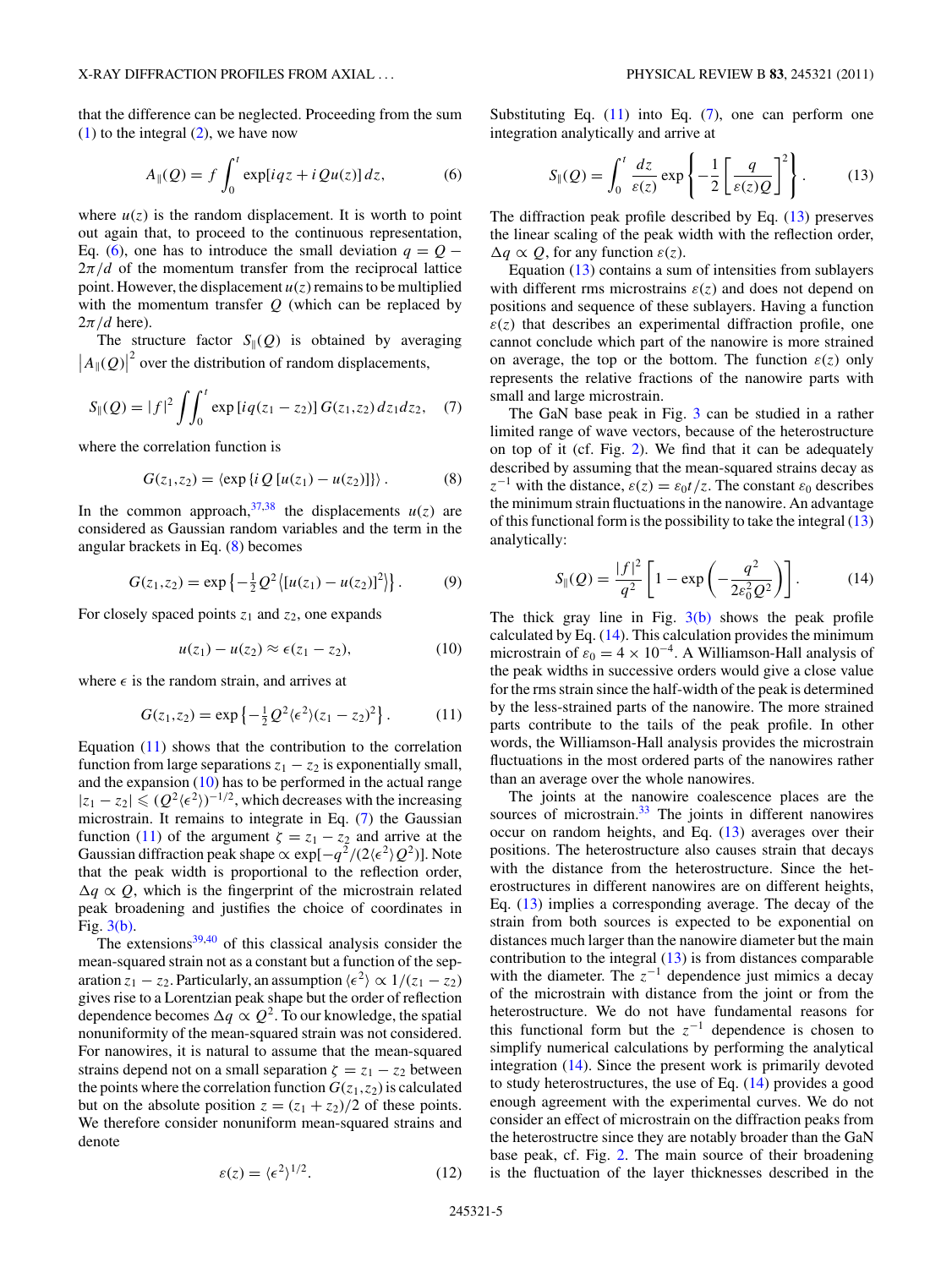<span id="page-5-0"></span>next section. The presence of heterostructure severly limits the angular range of the x-ray profile where the microstrain effects can be measured. A more detailed analysis of microstrain performed on pure GaN nanowires that do not contain extra layers will be presented elsewhere.

# **VI. DIFFRACTION PEAKS FROM NANOWIRES WITH HETEROSTRUCTURES**

The aim of this section is to calculate the diffraction profile from an ensemble of nanowires with nominally the same multilayer in each nanowire. The x-ray scattering of such nanowires differs from that of planar multilayers due to large fluctuations of the layer thicknesses. A large variance in nanowire heights is evident from Fig. [1\(a\),](#page-1-0) and the analysis below reveals large fluctuations of the layer thicknesses in the heterostructure. Our aim is to calculate the x-ray scattering intensity averaged over these fluctuations.

We assume in this section that only one nanowire is illuminated coherently, so that the intensity scattered by a single nanowire is to be averaged over thickness fluctuations. The generalization to the case of several coherently illuminated nanowires will be done in Sec. [VIII.](#page-6-0) We use the results of Sec. [IV](#page-1-0) that concern the transverse component of the structure factor and consider here only the longitudinal component. To simplify notation, we omit the subscript  $\parallel$  in the scattering amplitude  $A_{\parallel}(Q)$  and the structure factor  $S_{\parallel}(Q)$ .

Let us calculate the scattering amplitude and then the structure factor from a single nanowire. The nanowire containing a heterostructure is considered as a sequence of *N* layers,  $n = 1, \ldots, N$ , each layer consisting of  $M_n$  monolayers with the lattice spacing  $d_n$  and the structure amplitude of the unit cell *fn*. We consider only symmetric Bragg reflections and *dn* are the vertical spacings of fully strained epitaxial layers with different lattice parameters.

In the kinematic approximation, the contribution of the *n*th layer to the x-ray scattering amplitude is

$$
A_n(Q) = f_n e^{i Q(M_1 d_1 + \dots + M_{n-1} d_{n-1})} \sum_{k=1}^{M_n} e^{i Q d_n k}, \qquad (15)
$$

which generalizes the longitudinal factor in Eq. [\(1\)](#page-2-0). The first exponential factor determines the height position of the bottom of the *n*th layer, while the sum takes into account the phase factors of each subsequent monolayer in it. To proceed to the continuous description as in Eqs.  $(2)$  and  $(3)$ , let us define the layer thicknesses  $t_n = d_n M_n$  and the wave vector deviations from the Bragg positions of the corresponding layers,  $q_n =$  $Q - 2\pi/d_n$ . Since the deviations are small, one can proceed from the sum  $(15)$  to the integral

$$
A_n(Q) = f_n e^{i(q_1 t_1 + \dots + q_{n-1} t_{n-1})} \int_0^{t_n} e^{iq_n z} dz
$$
  
= 
$$
\frac{f_n}{iq_n} (e^{i\varphi_{1,n}} - e^{i\varphi_{1,n-1}}),
$$
 (16)

where it is denoted

$$
\varphi_{m,n} = \sum_{k=m}^{n} q_k t_k. \tag{17}
$$

The total scattering amplitude is

$$
A(Q) = \sum_{n=1}^{N} A_n(Q).
$$
 (18)

The structure factor for a single nanowire can be represented as

$$
|A|^2 = \sum_{n=1}^{N} |A_n|^2 + \sum_{m,n=1 \atop m < n}^{N} 2\text{Re}A_m^* A_n. \tag{19}
$$

Equation (16) gives

$$
|A_n|^2 = \frac{|f_n|^2}{q_n^2} (2 - e^{iq_n t_n} - e^{-iq_n t_n})
$$
 (20)

and, for  $m < n$ ,

$$
A_m^* A_n = \frac{f_m^* f_n}{q_m q_n} (e^{i \varphi_{m+1,n}} + e^{i \varphi_{m,n-1}} - e^{i \varphi_{m,n}} - e^{i \varphi_{m+1,n-1}}). \tag{21}
$$

We keep the expression  $(20)$  in an exponential form rather than to simplify it as in Eq.  $(5)$ , since Eq.  $(20)$  allows a simple average over the thickness fluctuations. The layer thicknesses  $t_n$  are considered as independent Gaussian random variables with the mean value  $\bar{t}_n = \langle t_n \rangle$  and the dispersion  $\sigma_n^2 = \langle (t_n - \bar{t}_n)^2 \rangle$ . The Gaussian average for a single exponential term is  $\langle \exp(i q_n t_n) \rangle = \exp(i q_n \bar{t}_n - q_n^2 \sigma_n^2 / 2)$ . Since thickness fluctuations in different layers are statistically independent, the products are averaged as  $\langle \exp(i q_m t_m + i q_n t_n) \rangle$  =  $\langle \exp(i q_m t_m) \rangle$   $\langle \exp(i q_n t_n) \rangle$  for  $m \neq n$ . The average of Eqs. (20) and  $(21)$  is straightforward and we have finally

$$
\langle |A|^2 \rangle = \sum_{n=1}^{N} \langle |A_n|^2 \rangle + \sum_{m,n=1 \atop m  

$$
\langle |A_n|^2 \rangle = \frac{2 |f_n|^2}{q_n^2} [1 - e^{-q_n^2 \sigma_n^2/2} \cos q_n \bar{t}_n], \qquad (22)
$$
  

$$
\langle A_m^* A_n \rangle = \frac{f_m^* f_n}{q_m q_n} (e^{\Phi_{m+1,n}} + e^{\Phi_{m,n-1}} - e^{\Phi_{m,n}} - e^{\Phi_{m+1,n-1}}),
$$
$$

where it is denoted

$$
\Phi_{m,n} = \sum_{k=m}^{n} \left( i q_k \bar{t}_k - q_k^2 \sigma_k^2 / 2 \right).
$$
 (23)

Equations (22) were used to calculate the diffraction patterns in Fig. [2.](#page-2-0) The parameters used in the calculations and further discussion are given in the next section.

#### **VII. CALCULATION OF THE DIFFRACTION PEAKS**

We return to the experimental x-ray diffraction profiles in Fig. [2](#page-2-0) and describe the calculated curves in detail. The contribution of the bottom GaN layer (the base) is calculated by Eq. [\(14\)](#page-4-0), which takes the microstrain into account. All further layers of the heterostructure are calculated using equations (22), where the thickness fluctuations are taken into account but the microstrain is ignored. This is justified by a comparison of the widths of the main peak and the satellites in Fig. [2.](#page-2-0) The satellites are notably broader, so that, if the same microstrains as in the base are included in the calculation, they cause only a small additional effect. The microstrain effect on the base peak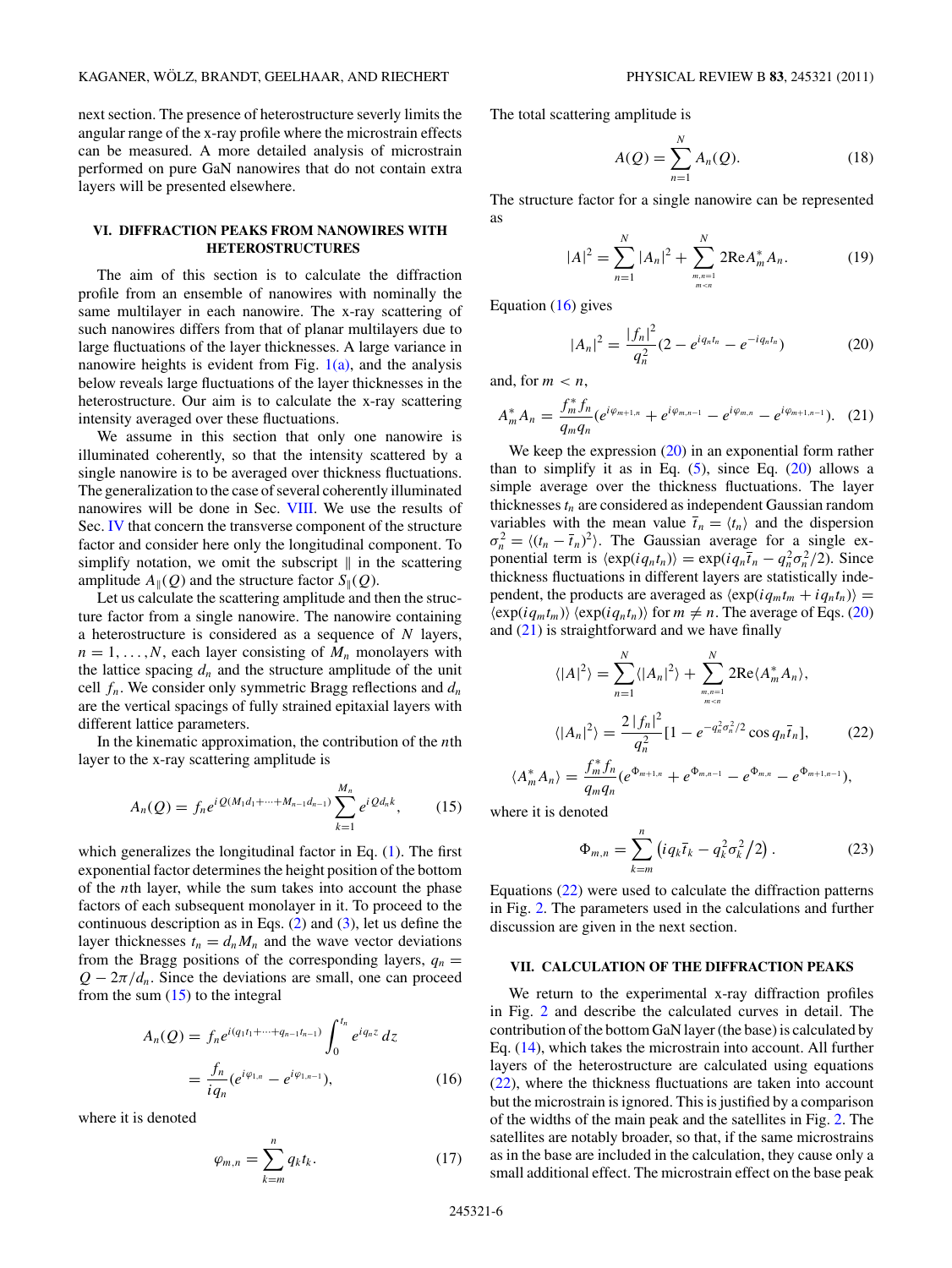<span id="page-6-0"></span>follows from the comparison of the successive reflection orders in Fig. [3.](#page-3-0) The intensity of the satellite reflections is too low to study the microstrains in the heterostructure by measuring the higher order reflections. Since, on average, the microstrains in the heterostructure can hardly be larger than in the base and since the satellite peaks are notably broader, the account of microstrain only in the base is a reasonable approximation.

The heterostructure is considered as a sequence of six identical double layers. The period, thickness of the well, and its vertical lattice spacing are obtained from the fits. The layer thickness fluctuations  $\sigma_n$  are assumed to be the same for all layers and are also obtained from the fits. The fits presented in Fig. [2](#page-2-0) reveal slightly different superstructure periods for samples 1 and 2: 19 and 17.5 nm, respectively. The thickness of the  $In_xGa_{1-x}N$  well is the same, 3.8 nm, and the difference in periods is due to the difference in the GaN spacer layers. The relative differences of the lattice spacings in the vertical direction  $\Delta d/d$  between the well and the spacer layers are 0.037 and 0.027, respectively. Assuming that the supestructure is elastically relaxed both laterally and vertically, these values correspond to an In content of  $x = 24$  and 18% in the wells of samples 1 and 2, respectively. The mean-squared thickness fluctuations of each layer in the heterostructure are found to be  $\sigma = 2.4$  and 2.0 nm for samples 1 and 2, respectively.

The minimum microstrain of  $\varepsilon_0 = 4 \times 10^{-4}$  for sample 2 has been already discussed in Sec. [V](#page-3-0) above. For sample 1, we obtain the slightly larger value of  $5 \times 10^{-4}$ . The good agreement between measured and calculated curves in Fig. [2](#page-2-0) demonstrates that despite the smoothing of details of the xray diffraction profiles by disorder, the standard laboratory symmetric Bragg *ω*-2*θ* scans provide detailed information on the nanowire structure.

The obtained information paves the way for an efficient development of functional nanowire heterostructures such as Bragg reflectors or active regions for light-emitting diodes. In polar quantum wells formed by *c*-plane  $In_xGa_{1-x}N$ , the thickness has a large effect on the light emission. Reliable structural information is required to distinguish the effects of quantum well thickness and composition on the light emission from other nanowire properties such as surface Fermi level pinning and size effects on wave propagation. Our analysis makes these data available and also points at the challenge of reducing the observed thickness fluctuations.

### **VIII. EXTINCTION**

The coherence volume and the fraction of nanowires that contribute to diffraction were estimated in Sec. [IV.](#page-1-0) It follows that, in the samples that we have investigated experimentally, about 10 nanowires are illuminated coherently in the laboratory x-ray diffraction experiment but just one of them contributes to diffraction. Then, the diffracted intensity is a sum of intensities from individual nanowires. The average of the intensity over the ensemble of nanowires is performed in Sec. [VI.](#page-5-0) If the coherence volume is increased, particularly in a synchrotron-diffraction experiment, or the alignment of nanowires is improved, several nanowires within each coherence volume will contribute to diffraction. Hence, their scattering amplitudes, rather than intensities, have to be summed up. The total intensity from these coherently scattered nanowires has to be averaged further over a large number of coherence volumes illuminating the ensemble of nanowires.

The waves scattered by several coherently illuminated nanowires interfere and, on average over the nanowire ensemble, weaken the scattered intensity. The effects of extinction are well known in diffraction from polycrystals and subdivided, from the very first works on the topic, $41$  to the primary and the secondary extinction. The primary extinction arises due to dynamical diffraction effects in scattering from large single grains, while the secondary extinction is due to shadowing of the grains by other grains of the same orientation. The interference of the waves scattered by different nanowires that we study here differs from these two classical extinction phenomena but also represents a kind of extinction. Similar effects are observed in the scattering from textured nanocrystalline materials. $42,43$  The extinction described in this section has rather little effect for the samples that we have investigated experimentally but becomes essential with better alignment of nanowires or in synchrotron experiments. Our further analysis is devoted to the evaluation of the interference extinction.

Let  $N_c$  be the number of nanowires that coherently contribute to diffraction. Then, the scattering amplitude  $A_{\text{tot}}(Q)$ from a single coherence volume is the sum of scattering amplitudes of the nanowires,

$$
A_{\text{tot}} = \sum_{i=1}^{N_c} A^{(i)}.
$$
 (24)

Here,  $A^{(i)}$  is the scattering amplitude from the *i*th nanowire. It can be written as the sum of the contributions of the layers  $A_n^{(i)}$ , as it is done in Eq.  $(18)$ , but at the moment we do not need this specification. When calculating the scattering intensity  $|A_{\text{tot}}|^2$ , we separate the diagonal and the off-diagonal terms:

$$
|A_{\text{tot}}|^2 = \sum_{i=1}^{N_c} |A^{(i)}|^2 + \sum_{\substack{i,j=1 \ i \neq j}}^{N_c} A^{(i)} A^{(j)*}, \tag{25}
$$

the asterisk denotes the complex conjugate.

The scattering intensity  $(25)$  has to be averaged over a large number of coherence volumes. The nanowires in different coherence volumes have different and uncorrelated lengths and layer thicknesses. The average scattering amplitudes are equal for all nanowires,  $\langle A \rangle = \langle A^{(i)} \rangle$ , and do not depend on the nanowire number *i*. The scattering intensities are also equal,  $\langle |A|^2 \rangle = \langle |A^{(i)}|^2 \rangle$ . Since the structure parameters of the nanowires are not correlated, for  $i \neq j$  one has  $\langle A^{(i)} A^{(j)*} \rangle =$  $\langle A^{(i)} \rangle \langle A^{(j)} \rangle^* = |\langle A \rangle|^2$ . Then, the average intensity is

$$
\langle |A_{\text{tot}}|^2 \rangle = N_c \langle |A|^2 \rangle + N_c (N_c - 1) |\langle A \rangle|^2. \tag{26}
$$

The average intensity of a single nanowire  $\langle |A|^2 \rangle$  is given by Eq. [\(22\)](#page-5-0). The average amplitude  $\langle A \rangle$  is obtained from Eq. [\(16\)](#page-5-0),

$$
\langle A \rangle = \sum_{n=1}^{N} \frac{f_n}{iq_n} (e^{\Phi_{1,n}} - e^{\Phi_{1,n-1}}). \tag{27}
$$

Figure [4](#page-7-0) compares diffraction profiles calculated by Eq. (26) when the number of nanowires  $N_c$  within the coherence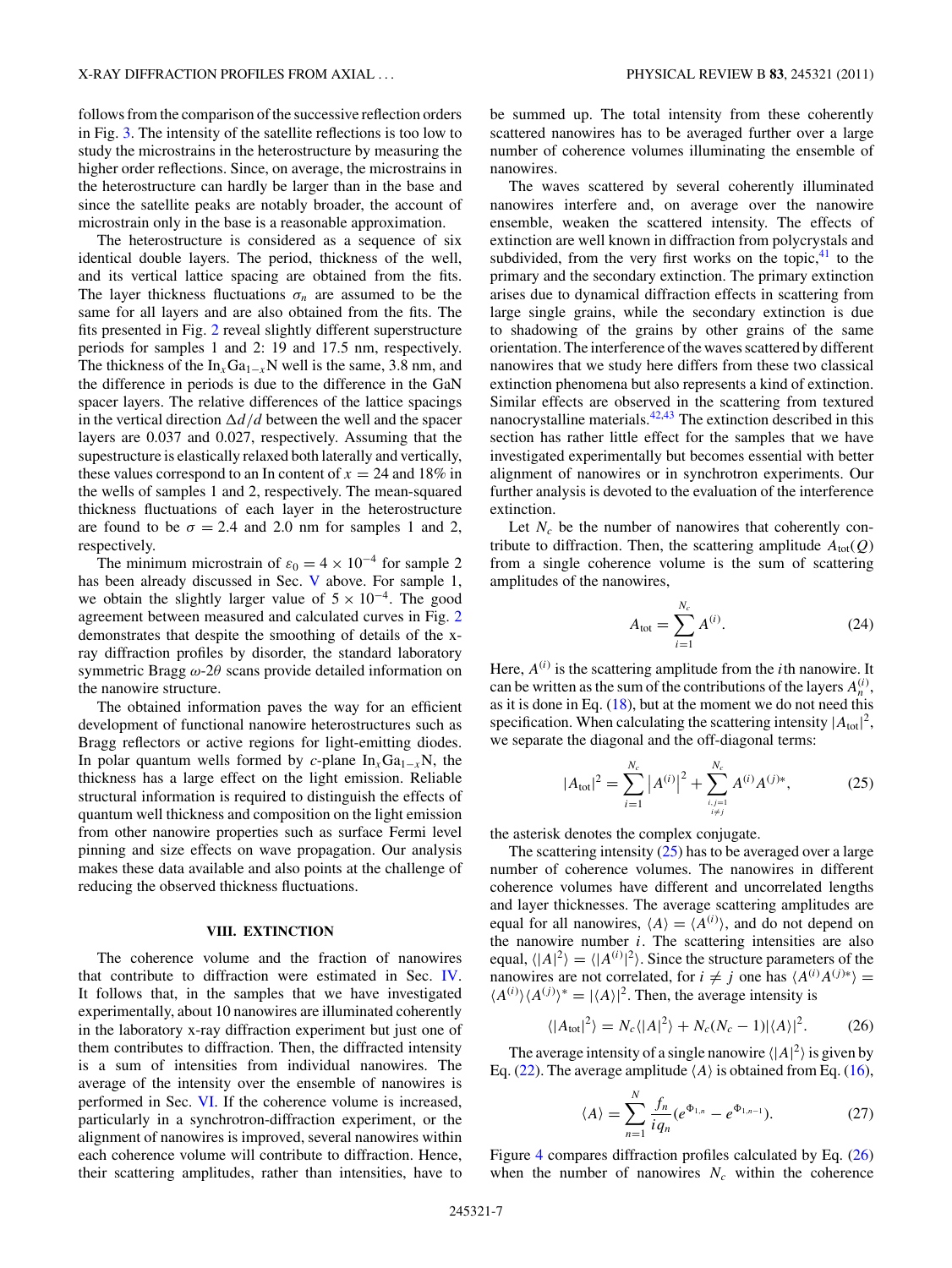<span id="page-7-0"></span>

FIG. 4. (Color online) Variation of the diffraction profile with the number of nanowires that coherently add to diffraction.

volume is increased. The intensity is normalized by  $N_c^2$  to keep all plots on the same scale. The top curve reproduces the calculation for sample 2 in Fig. [2.](#page-2-0) Further curves are calculated keeping the same parameters of the nanowires and varying only *N<sub>c</sub>*. One can see from the plots that the interference between just two nanowires decreases the superstructure peaks by a factor of two. The satellite peaks remain visible, however, as long as the number of coherently contributing nanowires is less than 100.

- 1R. Agarwal, Small **4**[, 1872 \(2008\).](http://dx.doi.org/10.1002/smll.200800556)
- <sup>2</sup>M. T. Björk, B. J. Ohlsson, T. Sass, A. I. Persson, C. Thelander, M. H. Magnusson, K. Deppert, L. R. Wallenberg, and L. Samuelson, [Appl. Phys. Lett.](http://dx.doi.org/10.1063/1.1447312) **80**, 1058 (2002).
- 3J. Eymery, F. Rieutord, V. Favre-Nicolin, O. Robach, Y.-M. Niquet, L. Fröberg, T. Mårtensson, and L. Samuelson, [Nano Lett.](http://dx.doi.org/10.1021/nl070888q) 7, 2596 [\(2007\).](http://dx.doi.org/10.1021/nl070888q)
- 4Y. Wu, R. Fan, and P. Yang, Nano Lett. **2**[, 83 \(2002\).](http://dx.doi.org/10.1021/nl0156888)
- 5M. Hanke, C. Eisenschmidt, P. Werner, N. D. Zakharov, F. Syrowatka, F. Heyroth, P. Schäfer, and O. Konovalov, *[Phys. Rev. B](http://dx.doi.org/10.1103/PhysRevB.75.161303)* **75**[, 161303 \(2007\).](http://dx.doi.org/10.1103/PhysRevB.75.161303)
- 6M. S. Gudiksen, L. J. Lauhon, J. Wang, D. C. Smith, and C. M. Lieber, [Nature \(London\)](http://dx.doi.org/10.1038/415617a) **415**, 617 (2002).
- <sup>7</sup>J. Ristić, E. Calleja, M. A. Sánchez-García, J. M. Ulloa, J. Sánchez-Páramo, J. M. Calleja, U. Jahn, A. Trampert, and K. H. Ploog, *[Phys.](http://dx.doi.org/10.1103/PhysRevB.68.125305)* Rev. B **68**[, 125305 \(2003\).](http://dx.doi.org/10.1103/PhysRevB.68.125305)
- <sup>8</sup>O. Landré, D. Camacho, C. Bougerol, Y. M. Niquet, V. Favre-Nicolin, G. Renaud, H. Renevier, and B. Daudin, [Phys. Rev. B](http://dx.doi.org/10.1103/PhysRevB.81.153306) **81**, [153306 \(2010\).](http://dx.doi.org/10.1103/PhysRevB.81.153306)
- 9E. P. A. M. Bakkers, J. A. van Dam, S. de Franceschi, L. P. Kouwenhoven, M. Kaiser, M. Verheijen, H. Wondergem, and P. van der Sluis, Nat. Mater. **3**[, 769 \(2004\).](http://dx.doi.org/10.1038/nmat1235)
- <sup>10</sup>B. Mandl, J. Stangl, T. Mårtensson, A. Mikkelsen, J. Eriksson, L. Karlsson, G. Bauer, L. Samuelson, and W. Seifert, [Nano Lett.](http://dx.doi.org/10.1021/nl060452v) **6**, [1817 \(2006\).](http://dx.doi.org/10.1021/nl060452v)

### **IX. CONCLUSIONS**

Typical ensembles of nanowires with axial heterostructures exhibit large fluctuations in nanowire heights and thicknesses of the individual layers in the heterostructure. Often they also possess a broad distribution of orientations. Nevertheless, the analysis of such superlattices can be performed similarly to the analysis of the familiar planar heterostructures by comparing measured and calculated x-ray diffraction patterns. For the example of self-induced GaN nanowires containing  $In_xGa_{1-x}N$  quantum wells, we have demonstrated the successful determination of the superlattice period, thickness of the Incontaining well layers, and In content in them. We have found that fluctuating strain (microstrain) broadens the GaN base peak. The superlattice peaks are notably broader due to layer thickness fluctuations, and the microstrain effects on them can be neglected. As a result of the broad orientational distribution in the samples that we have investigated, only one nanowire within the x-ray coherence volume contributes to diffraction. We show that, when the nanowire alignment is improved or the coherence is increased, the interference extinction results in decreasing intensity of the satellite reflections. The diffraction peaks persist, albeit damped, up to a hundred coherently illuminated nanowires.

### **ACKNOWLEDGMENTS**

The authors thank Frank Grosse and Ivan Vartaniants for helpful discussions. The work has partly been funded by the German government BMBF project MONALISA and Deutsche Forschungsgemeinschaft (DFG) grant KA 3262/2-1.

- <sup>11</sup>L. Largeau, D. L. Dheeraj, M. Tchernycheva, G. E. Cirlin, and J. C. Harmand, Nanotechnology **19**[, 155704 \(2008\).](http://dx.doi.org/10.1088/0957-4484/19/15/155704)
- 12T. Kawamura, S. Bhunia, Y. Watanabe, S. Fujikawa, J. Matsui, Y. Kagoshima, and Y. Tsusaka, J. Appl. Phys. **97**[, 084318 \(2005\).](http://dx.doi.org/10.1063/1.1863418)
- $13$ L. Horák, V. Holý, C. R. Staddon, N. R. S. Farley, S. V. Novikov, R. P. Campion, and C. T. Foxon, J. Appl. Phys. **104**[, 103504 \(2008\).](http://dx.doi.org/10.1063/1.3021090)
- <sup>14</sup>L. Geelhaar et al., [IEEE J. Sel. Top. Quantum Electron.,](http://dx.doi.org/doi:10.1109/JSTQE.2010.2098396) [doi:10.1109/JSTQE.2010.2098396.](http://dx.doi.org/doi:10.1109/JSTQE.2010.2098396)
- 15C. P. T. Svensson, W. Seifert, M. W. Larsson, L. R. Wallenberg, J. Stangl, G. Bauser, and L. Samuelson, [Nanotechnology](http://dx.doi.org/10.1088/0957-4484/16/6/052) **16**, 936 [\(2005\).](http://dx.doi.org/10.1088/0957-4484/16/6/052)
- 16I. A. Goldthorpe, A. F. Marshall, and P. C. McIntyre, [Nano Lett.](http://dx.doi.org/10.1021/nl802408y) **8**, [4081 \(2008\).](http://dx.doi.org/10.1021/nl802408y)
- <sup>17</sup>M. Keplinger, T. Mårtensson, J. Stangl, E. Wintersberger, B. Mandl, D. Kriegner, V. Holý, G. Bauer, K. Deppert, and L. Samuelson, Nano Lett. **9**[, 1877 \(2009\).](http://dx.doi.org/10.1021/nl803881b)
- <sup>18</sup>S. O. Mariager, C. B. Sørensen, M. Aagesen, J. Nygård, R. Feidenhans'l, and P. R. Willmott, [Appl. Phys. Lett.](http://dx.doi.org/10.1063/1.2769401) **91**, 083106 [\(2007\).](http://dx.doi.org/10.1063/1.2769401)
- 19V. Chamard, J. Stangl, S. Labat, B. Mandl, R. T. Lechner, and T. H. Metzger, [J. Appl. Crystallogr.](http://dx.doi.org/10.1107/S0021889808001167) **41**, 272 (2008).
- 20L. Schubert, P. Werner, N. D. Zakharov, G. Gerth, F. M. Kolb, L. Long, U. Gösele, and T. Y. Tan, [Appl. Phys. Lett.](http://dx.doi.org/10.1063/1.1762701) **84**, 4968 (2004).
- <sup>21</sup>J. Johansson, C. P. T. Svensson, T. Mårtensson, L. Samuelson, and W. Seifert, [J. Phys. Chem. B](http://dx.doi.org/10.1021/jp051702j) **109**, 13567 (2005).